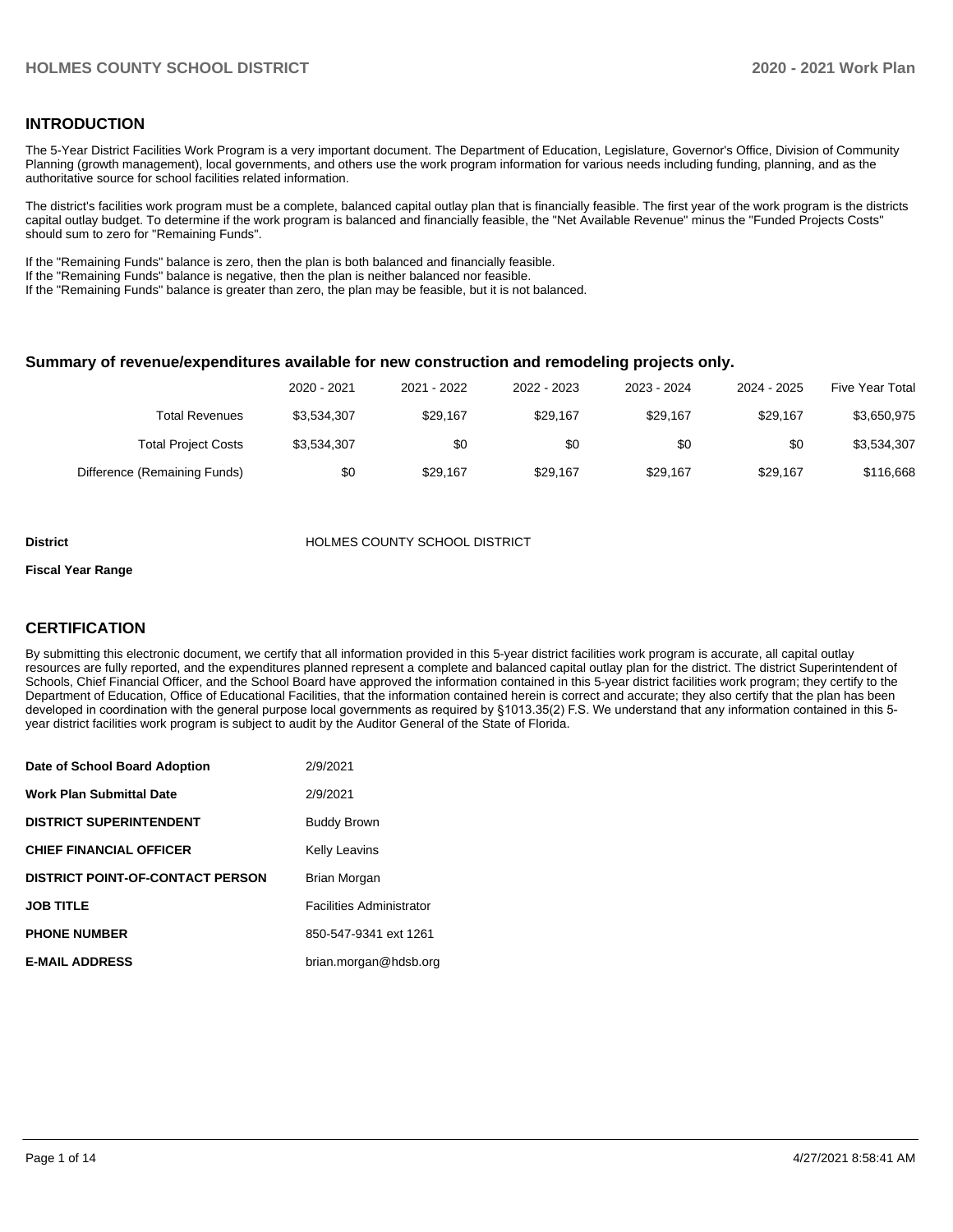# **Expenditures**

#### **Expenditure for Maintenance, Repair and Renovation from 1.50-Mills and PECO**

Annually, prior to the adoption of the district school budget, each school board must prepare a tentative district facilities work program that includes a schedule of major repair and renovation projects necessary to maintain the educational and ancillary facilities of the district.

| Item                                                                                                                                                                                                                                                                                      | 2020 - 2021<br><b>Actual Budget</b> | 2021 - 2022<br>Projected | 2022 - 2023<br>Projected | 2023 - 2024<br>Projected | 2024 - 2025<br>Projected | <b>Total</b> |  |  |
|-------------------------------------------------------------------------------------------------------------------------------------------------------------------------------------------------------------------------------------------------------------------------------------------|-------------------------------------|--------------------------|--------------------------|--------------------------|--------------------------|--------------|--|--|
| <b>HVAC</b>                                                                                                                                                                                                                                                                               | \$0                                 | \$0                      | \$0                      | \$0                      | \$0                      | \$0          |  |  |
| No Locations for this expenditure.<br>Locations:                                                                                                                                                                                                                                          |                                     |                          |                          |                          |                          |              |  |  |
| Flooring                                                                                                                                                                                                                                                                                  | \$0                                 | \$0                      | \$0                      | \$0                      | \$0                      | \$0          |  |  |
| Locations:<br>No Locations for this expenditure.                                                                                                                                                                                                                                          |                                     |                          |                          |                          |                          |              |  |  |
| Roofing                                                                                                                                                                                                                                                                                   | \$0                                 | \$0                      | \$0                      | \$0                      | \$0                      | \$0          |  |  |
| Locations: No Locations for this expenditure.                                                                                                                                                                                                                                             |                                     |                          |                          |                          |                          |              |  |  |
| Safety to Life                                                                                                                                                                                                                                                                            | \$0                                 | \$0                      | \$0                      | \$0                      | \$0                      | \$0          |  |  |
| Locations:<br>No Locations for this expenditure.                                                                                                                                                                                                                                          |                                     |                          |                          |                          |                          |              |  |  |
| Fencing                                                                                                                                                                                                                                                                                   | \$0                                 | \$0                      | \$0                      | \$0                      | \$0                      | \$0          |  |  |
| Locations: No Locations for this expenditure.                                                                                                                                                                                                                                             |                                     |                          |                          |                          |                          |              |  |  |
| Parking                                                                                                                                                                                                                                                                                   | \$0                                 | \$0                      | \$0                      | \$0                      | \$0                      | \$0          |  |  |
| Locations:<br>No Locations for this expenditure.                                                                                                                                                                                                                                          |                                     |                          |                          |                          |                          |              |  |  |
| Electrical                                                                                                                                                                                                                                                                                | \$0                                 | \$0                      | \$0                      | \$0                      | \$0                      | \$0          |  |  |
| Locations: No Locations for this expenditure.                                                                                                                                                                                                                                             |                                     |                          |                          |                          |                          |              |  |  |
| Fire Alarm                                                                                                                                                                                                                                                                                | \$0                                 | \$0                      | \$0                      | \$0                      | \$0                      | \$0          |  |  |
| Locations: No Locations for this expenditure.                                                                                                                                                                                                                                             |                                     |                          |                          |                          |                          |              |  |  |
| Telephone/Intercom System                                                                                                                                                                                                                                                                 | \$0                                 | \$0                      | \$0                      | \$0                      | \$0                      | \$0          |  |  |
| Locations: No Locations for this expenditure.                                                                                                                                                                                                                                             |                                     |                          |                          |                          |                          |              |  |  |
| <b>Closed Circuit Television</b>                                                                                                                                                                                                                                                          | \$0                                 | \$0                      | \$0                      | \$0                      | \$0                      | \$0          |  |  |
| Locations: No Locations for this expenditure.                                                                                                                                                                                                                                             |                                     |                          |                          |                          |                          |              |  |  |
| Paint                                                                                                                                                                                                                                                                                     | \$0                                 | \$0                      | \$0                      | \$0                      | \$0                      | \$0          |  |  |
| Locations:<br>No Locations for this expenditure.                                                                                                                                                                                                                                          |                                     |                          |                          |                          |                          |              |  |  |
| Maintenance/Repair                                                                                                                                                                                                                                                                        | \$133,000                           | \$133,000                | \$133,000                | \$133,000                | \$133,000                | \$665,000    |  |  |
| ALTERNATIVE EDUCATION SCHOOL, BETHLEHEM SCHOOL, BONIFAY ELEMENTARY, BONIFAY MIDDLE, BONIFAY PK-08 SCHOOL,<br>Locations:<br>BUS BARN, HOLMES SENIOR HIGH, PONCE DE LEON ELEMENTARY, PONCE DE LEON SENIOR HIGH, POPLAR SPRINGS SENIOR<br>HIGH, SUPERINTENDENT'S OFFICE, SUPERVISION OFFICES |                                     |                          |                          |                          |                          |              |  |  |
| <b>Sub Total:</b>                                                                                                                                                                                                                                                                         | \$133,000                           | \$133,000                | \$133,000                | \$133,000                | \$133,000                | \$665,000    |  |  |

| <b>IPFC</b><br>Expenditures<br>Maintenance | $\sim$<br> | m.<br>æυ | m c<br>. | $\sim$<br>പാധ | m / | т. А<br>æи |
|--------------------------------------------|------------|----------|----------|---------------|-----|------------|
|                                            |            |          |          |               |     |            |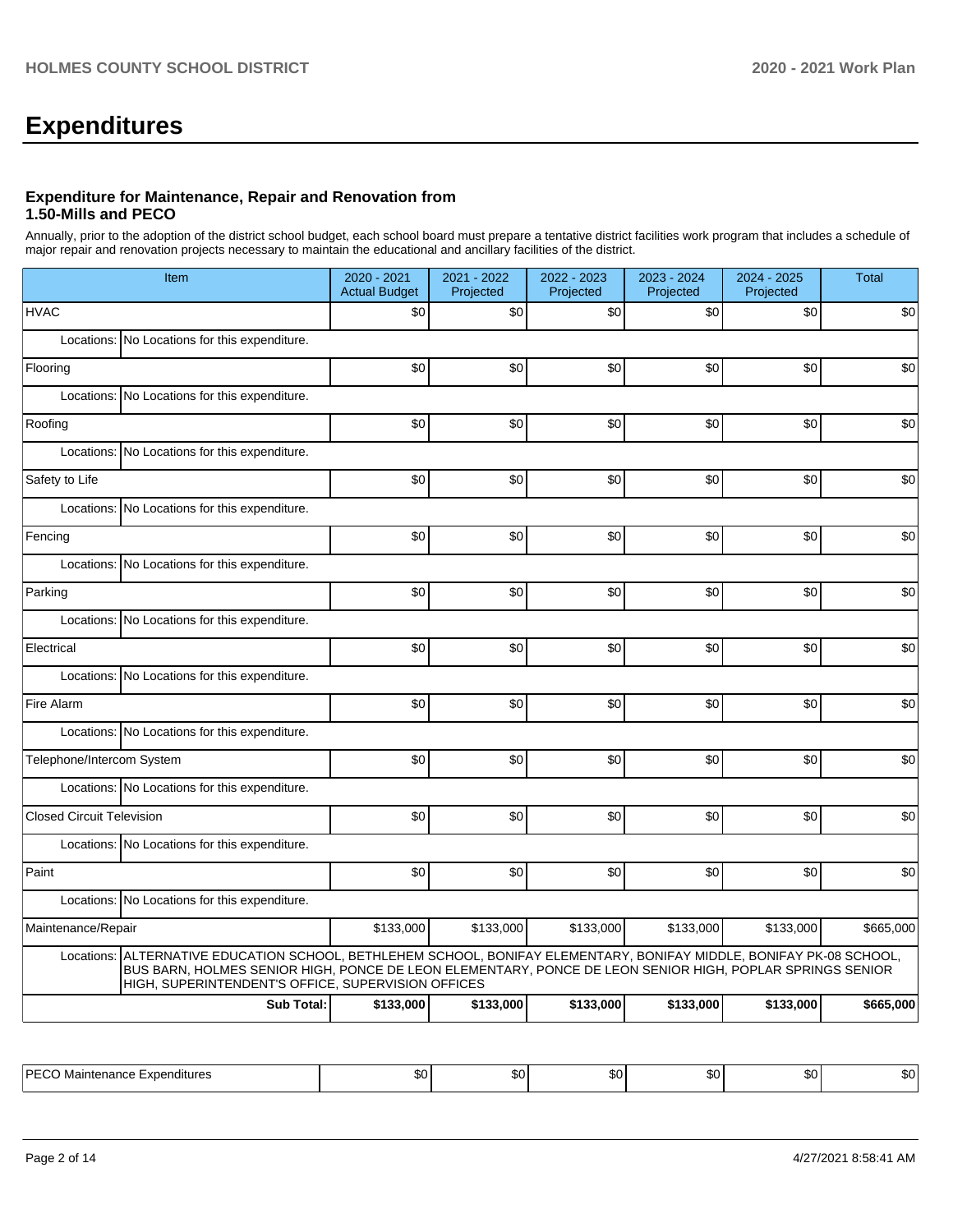| 1.50 Mill Sub<br>Total: | \$133.000 | \$133,000 | \$133,000 | \$133,000 | \$133,000 | \$665,000 |
|-------------------------|-----------|-----------|-----------|-----------|-----------|-----------|
|                         |           |           |           |           |           |           |

No items have been specified.

| Total:<br>. | \$133,000 | \$133,000<br>6499 | \$133,000 | \$133,000 | \$133,000 | \$665,000 |
|-------------|-----------|-------------------|-----------|-----------|-----------|-----------|
|             |           |                   |           |           |           |           |

#### **Local 1.50 Mill Expenditure For Maintenance, Repair and Renovation**

Anticipated expenditures expected from local funding sources over the years covered by the current work plan.

| Item                                                         | 2020 - 2021<br><b>Actual Budget</b> | 2021 - 2022<br>Projected | 2022 - 2023<br>Projected | 2023 - 2024<br>Projected | $2024 - 2025$<br>Projected | <b>Total</b> |
|--------------------------------------------------------------|-------------------------------------|--------------------------|--------------------------|--------------------------|----------------------------|--------------|
| Remaining Maint and Repair from 1.5 Mills                    | \$133,000                           | \$133,000                | \$133,000                | \$133,000                | \$133,000                  | \$665,000    |
| Maintenance/Repair Salaries                                  | \$300,000                           | \$313,469                | \$338,344                | \$366,207                | \$397,959                  | \$1,715,979  |
| <b>School Bus Purchases</b>                                  | \$213,000                           | \$213,000                | \$213,000                | \$213,000                | \$213,000                  | \$1,065,000  |
| <b>Other Vehicle Purchases</b>                               | \$0                                 | \$0                      | \$0                      | \$0                      | \$0                        | \$0          |
| Capital Outlay Equipment                                     | \$0                                 | \$0                      | \$0                      | \$0                      | \$0                        | \$0          |
| Rent/Lease Payments                                          | \$0                                 | \$0                      | \$0                      | \$0                      | \$0                        | \$0          |
| <b>COP Debt Service</b>                                      | \$0                                 | \$0                      | \$0                      | \$0                      | \$0                        | \$0          |
| Rent/Lease Relocatables                                      | \$0                                 | \$0                      | \$0                      | \$0                      | \$0                        | \$0          |
| <b>Environmental Problems</b>                                | \$0                                 | \$0                      | \$0                      | \$0                      | \$0                        | \$0          |
| s.1011.14 Debt Service                                       | \$0                                 | \$0                      | \$0                      | \$0                      | \$0                        | \$0          |
| Special Facilities Construction Account                      | \$0                                 | \$0                      | \$0                      | \$0                      | \$0                        | \$0          |
| Premiums for Property Casualty Insurance - 1011.71<br>(4a,b) | \$96,815                            | \$100,000                | \$100,000                | \$100,000                | \$100,000                  | \$496,815    |
| Qualified School Construction Bonds (QSCB)                   | \$0                                 | \$0                      | \$0                      | \$0                      | \$0                        | \$0          |
| Qualified Zone Academy Bonds (QZAB)                          | \$0                                 | \$0                      | \$0                      | \$0                      | \$0                        | \$0          |
| <b>Enterprise Resource Software</b>                          | \$38,729                            | \$45,000                 | \$45,000                 | \$45,000                 | \$45,000                   | \$218,729    |
| <b>Local Expenditure Totals:</b>                             | \$781,544                           | \$804,469                | \$829,344                | \$857,207                | \$888,959                  | \$4,161,523  |

## **Revenue**

#### **1.50 Mill Revenue Source**

Schedule of Estimated Capital Outlay Revenue from each currently approved source which is estimated to be available for expenditures on the projects included in the tentative district facilities work program. All amounts are NET after considering carryover balances, interest earned, new COP's, 1011.14 and 1011.15 loans, etc. Districts cannot use 1.5-Mill funds for salaries except for those explicitly associated with maintenance/repair projects. (1011.71 (5), F.S.)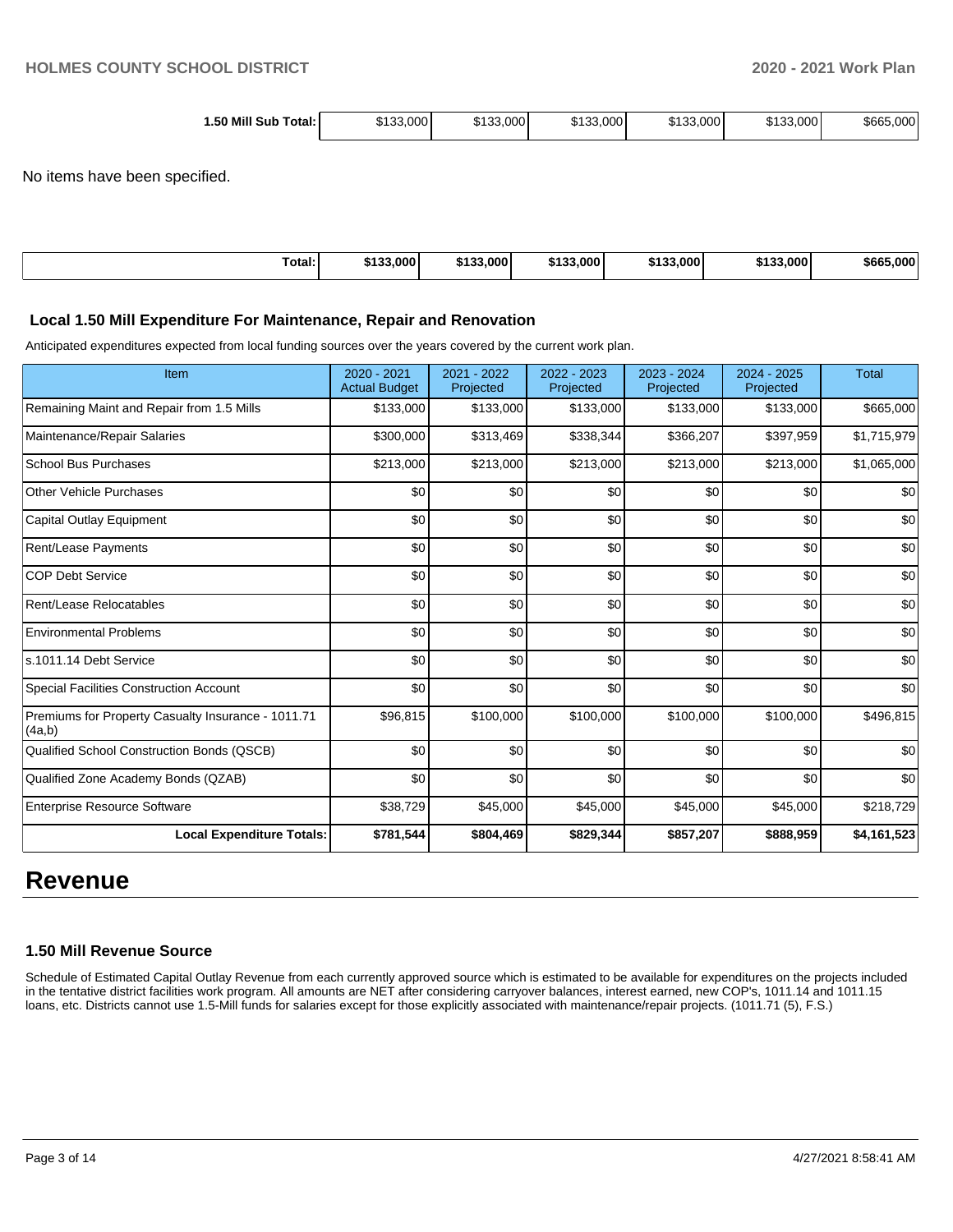#### **HOLMES COUNTY SCHOOL DISTRICT 2020 - 2021 Work Plan**

| Item                                                                                | Fund | $2020 - 2021$<br><b>Actual Value</b> | 2021 - 2022<br>Projected | 2022 - 2023<br>Projected | 2023 - 2024<br>Projected | $2024 - 2025$<br>Projected | <b>Total</b>    |
|-------------------------------------------------------------------------------------|------|--------------------------------------|--------------------------|--------------------------|--------------------------|----------------------------|-----------------|
| $(1)$ Non-exempt property<br>lassessed valuation                                    |      | \$542,738,803                        | \$558,659,118            | \$575,933,209            | \$595,282,791            | \$617,332,465              | \$2,889,946,386 |
| (2) The Millage projected for<br>discretionary capital outlay per<br>ls.1011.71     |      | 1.50                                 | 1.50                     | 1.50                     | 1.50                     | 1.50                       |                 |
| $(3)$ Full value of the 1.50-Mill<br>discretionary capital outlay per<br>ls.1011.71 |      | \$911,801                            | \$938,547                | \$967,568                | \$1,000,075              | \$1,037,119                | \$4,855,110     |
| (4) Value of the portion of the 1.50<br>-Mill ACTUALLY levied                       | 370  | \$781,544                            | \$804,469                | \$829,344                | \$857,207                | \$888,959                  | \$4,161,523     |
| $(5)$ Difference of lines $(3)$ and $(4)$                                           |      | \$130,257                            | \$134,078                | \$138.224                | \$142,868                | \$148,160                  | \$693,587       |

#### **PECO Revenue Source**

The figure in the row designated "PECO Maintenance" will be subtracted from funds available for new construction because PECO maintenance dollars cannot be used for new construction.

| Item                                 | Fund | $2020 - 2021$<br><b>Actual Budget</b> | 2021 - 2022<br>Projected | 2022 - 2023<br>Projected | 2023 - 2024<br>Projected | 2024 - 2025<br>Projected | Total            |
|--------------------------------------|------|---------------------------------------|--------------------------|--------------------------|--------------------------|--------------------------|------------------|
| <b>PECO New Construction</b>         | 340  | \$0                                   | \$0 <sub>1</sub>         | \$0                      | \$0 <sub>1</sub>         | \$0 <sub>1</sub>         | \$0 <sub>1</sub> |
| <b>PECO Maintenance Expenditures</b> |      | ا 30                                  | \$٥١                     | \$0                      | \$0 <sub>1</sub>         | \$0                      | \$0              |
|                                      |      | \$0                                   | \$0                      | \$0                      | \$0                      | \$0                      | \$0              |

#### **CO & DS Revenue Source**

Revenue from Capital Outlay and Debt Service funds.

| Item                                      | Fund | 2020 - 2021<br><b>Actual Budget</b> | 2021 - 2022<br>Projected | 2022 - 2023<br>Projected | $2023 - 2024$<br>Projected | $2024 - 2025$<br>Projected | Total     |
|-------------------------------------------|------|-------------------------------------|--------------------------|--------------------------|----------------------------|----------------------------|-----------|
| ICO & DS Cash Flow-through<br>Distributed | 360  | \$25.947                            | \$25.947                 | \$25,947                 | \$25.947                   | \$25,947                   | \$129,735 |
| ICO & DS Interest on<br>Undistributed CO  | 360  | \$3.220                             | \$3,220                  | \$3.220                  | \$3.220                    | \$3,220                    | \$16,100  |
|                                           |      | \$29.167                            | \$29,167                 | \$29.167                 | \$29.167                   | \$29,167                   | \$145,835 |

#### **Fair Share Revenue Source**

Nothing reported for this section. All legally binding commitments for proportionate fair-share mitigation for impacts on public school facilities must be included in the 5-year district work program.

#### **Sales Surtax Referendum**

Specific information about any referendum for a 1-cent or ½-cent surtax referendum during the previous year.

**Did the school district hold a surtax referendum during the past fiscal year 2019 - 2020?**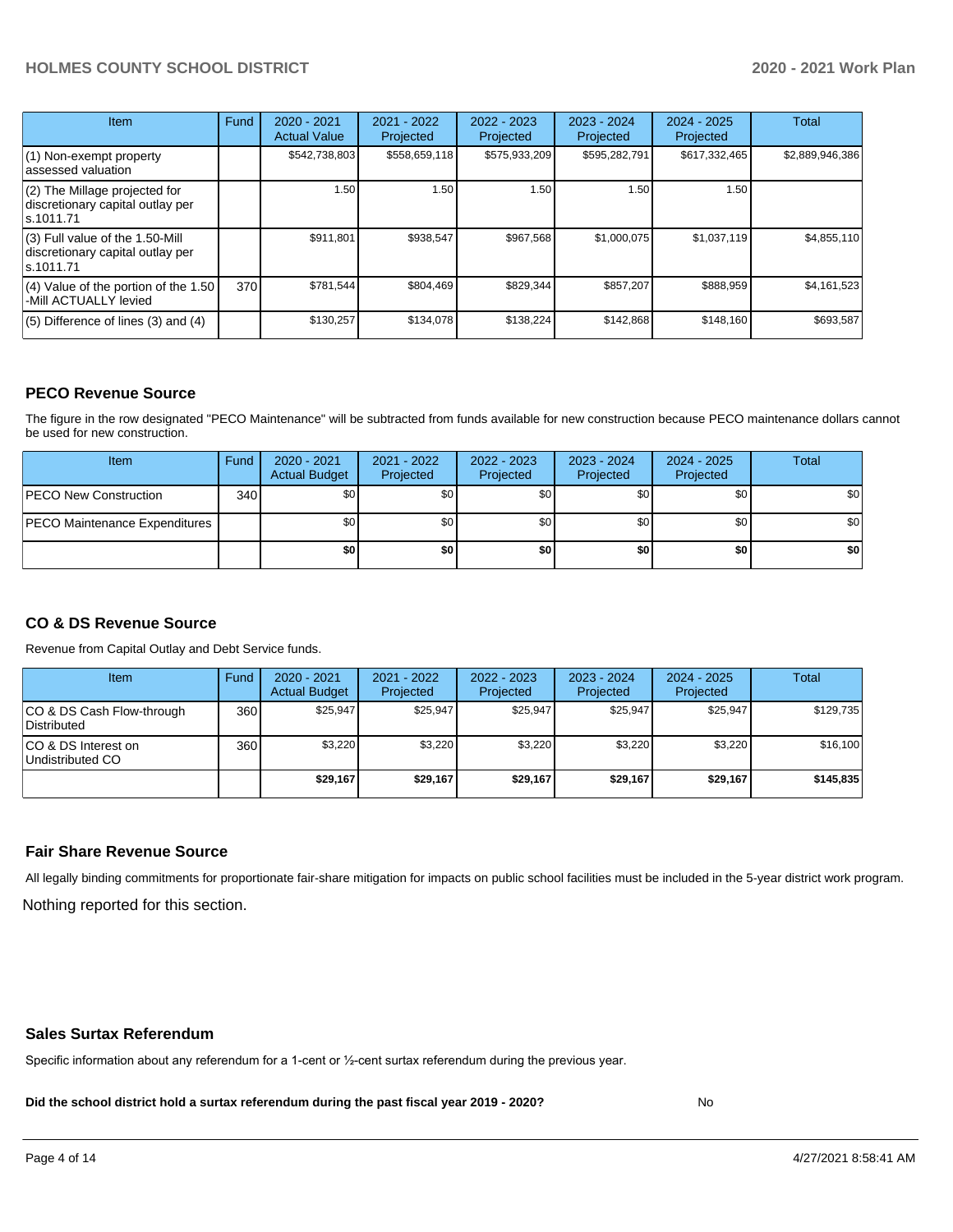### **Additional Revenue Source**

Any additional revenue sources

| Item                                                                                                                      | 2020 - 2021<br><b>Actual Value</b> | 2021 - 2022<br>Projected | 2022 - 2023<br>Projected | 2023 - 2024<br>Projected | 2024 - 2025<br>Projected | <b>Total</b> |
|---------------------------------------------------------------------------------------------------------------------------|------------------------------------|--------------------------|--------------------------|--------------------------|--------------------------|--------------|
| Proceeds from a s.1011.14/15 F.S. Loans                                                                                   | \$0                                | \$0                      | \$0                      | \$0                      | \$0                      | \$0          |
| District Bonds - Voted local bond<br>referendum proceeds per s.9, Art VII<br><b>State Constitution</b>                    | \$0                                | \$0                      | \$0                      | \$0                      | \$0                      | \$0          |
| Proceeds from Special Act Bonds                                                                                           | \$0                                | \$0                      | \$0                      | \$0                      | \$0                      | \$0          |
| Estimated Revenue from CO & DS Bond<br>Sale                                                                               | \$0                                | \$0                      | \$0                      | \$0                      | \$0                      | \$0          |
| Proceeds from Voted Capital<br>Improvements millage                                                                       | \$0                                | \$0                      | \$0                      | \$0                      | \$0                      | \$0          |
| Other Revenue for Other Capital Projects                                                                                  | \$0                                | \$0                      | \$0                      | \$0                      | \$0                      | \$0          |
| Proceeds from 1/2 cent sales surtax<br>authorized by school board                                                         | \$0                                | \$0                      | \$0                      | \$0                      | \$0                      | \$0          |
| Proceeds from local governmental<br>infrastructure sales surtax                                                           | \$0                                | \$0                      | \$0                      | \$0                      | \$0                      | \$0          |
| Proceeds from Certificates of<br>Participation (COP's) Sale                                                               | \$0                                | \$0                      | \$0                      | \$0                      | \$0                      | \$0          |
| Classrooms First Bond proceeds amount<br>authorized in FY 1997-98                                                         | \$0                                | \$0                      | \$0                      | \$0                      | \$0                      | \$0          |
| <b>Classrooms for Kids</b>                                                                                                | \$0                                | \$0                      | \$0                      | \$0                      | \$0                      | \$0          |
| <b>District Equity Recognition</b>                                                                                        | \$0                                | \$0                      | \$0                      | \$0                      | \$0                      | \$0          |
| <b>Federal Grants</b>                                                                                                     | \$0                                | \$0                      | \$0                      | \$0                      | \$0                      | \$0          |
| Proportionate share mitigation (actual<br>cash revenue only, not in kind donations)                                       | \$0                                | \$0                      | \$0                      | \$0                      | \$0                      | \$0          |
| Impact fees received                                                                                                      | \$0                                | \$0                      | \$0                      | \$0                      | \$0                      | \$0          |
| Private donations                                                                                                         | \$0                                | \$0                      | \$0                      | \$0                      | \$0                      | \$0          |
| Grants from local governments or not-for-<br>profit organizations                                                         | \$0                                | \$0                      | \$0                      | \$0                      | \$0                      | \$0          |
| Interest, Including Profit On Investment                                                                                  | \$1,500                            | \$0                      | \$0                      | \$0                      | \$0                      | \$1,500      |
| Revenue from Bonds pledging proceeds<br>from 1 cent or 1/2 cent Sales Surtax                                              | \$0                                | \$0                      | \$0                      | \$0                      | \$0                      | \$0          |
| <b>Total Fund Balance Carried Forward</b>                                                                                 | \$2,581,535                        | \$0                      | \$0                      | \$0                      | \$0                      | \$2,581,535  |
| General Capital Outlay Obligated Fund<br><b>Balance Carried Forward From Total</b><br><b>Fund Balance Carried Forward</b> | \$0                                | \$0                      | \$0                      | \$0                      | \$0                      | \$0          |
| Special Facilities Construction Account                                                                                   | \$0                                | \$0                      | \$0                      | \$0                      | \$0                      | \$0          |
| One Cent - 1/2 Cent Sales Surtax Debt<br>Service From Total Fund Balance Carried<br>Forward                               | \$0                                | \$0                      | \$0                      | \$0                      | \$0                      | \$0          |
| Capital Outlay Projects Funds Balance<br>Carried Forward From Total Fund<br><b>Balance Carried Forward</b>                | \$0                                | \$0                      | \$0                      | \$0                      | \$0                      | \$0          |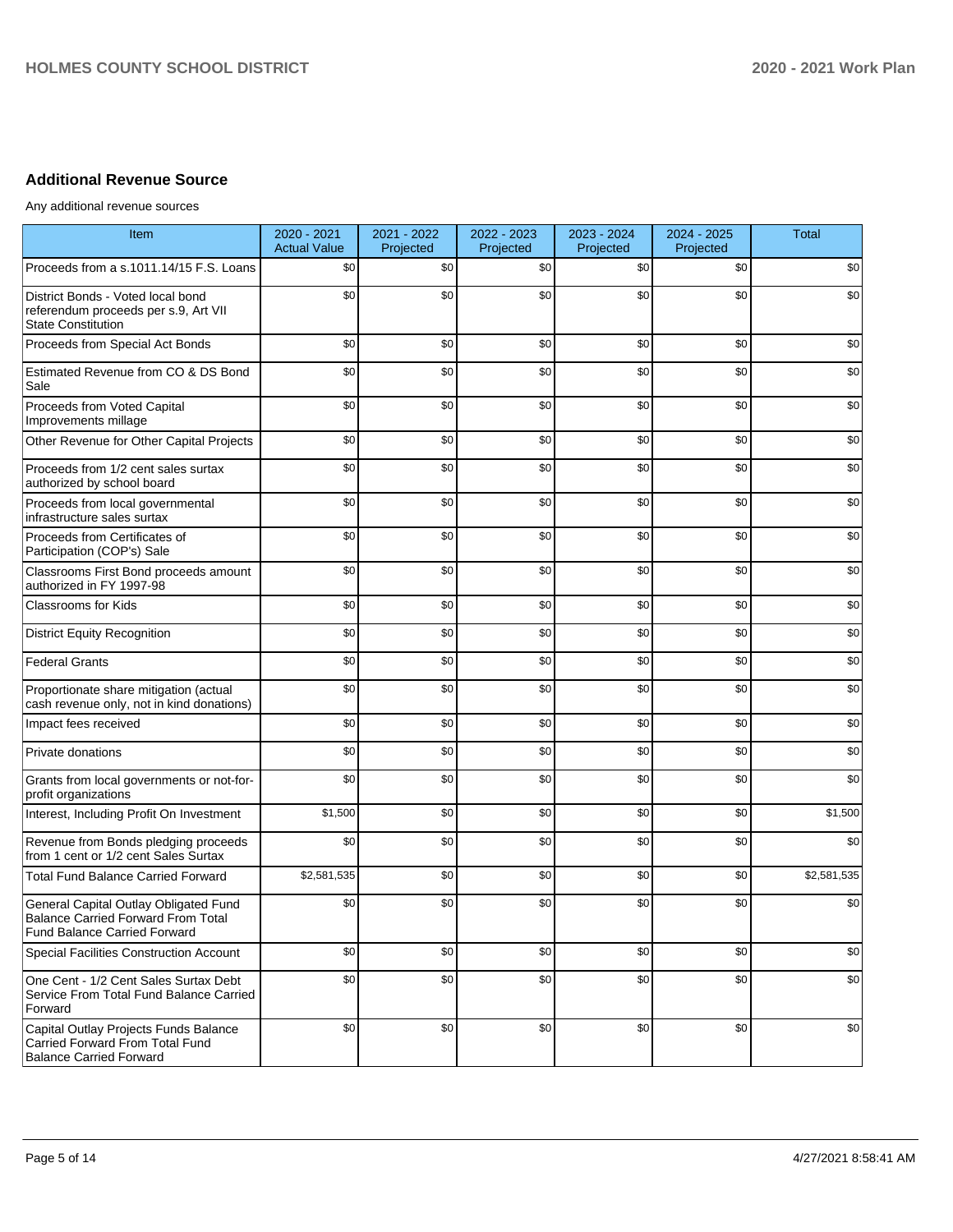| Funds from Hurricane Michael Claim | \$922,105   | \$0 | \$C | \$0 | \$0 | \$922,105   |
|------------------------------------|-------------|-----|-----|-----|-----|-------------|
| <b>Subtotal</b>                    | \$3,505,140 | \$0 | \$0 | \$0 | \$0 | \$3,505,140 |

## **Total Revenue Summary**

| <b>Item Name</b>                                           | 2020 - 2021<br><b>Budget</b> | $2021 - 2022$<br>Projected | 2022 - 2023<br>Projected | 2023 - 2024<br>Projected | 2024 - 2025<br>Projected | <b>Five Year Total</b> |
|------------------------------------------------------------|------------------------------|----------------------------|--------------------------|--------------------------|--------------------------|------------------------|
| Local 1.5 Mill Discretionary Capital Outlay<br>l Revenue   | \$781.544                    | \$804.469                  | \$829,344                | \$857.207                | \$888,959                | \$4,161,523            |
| PECO and 1.5 Mill Maint and Other 1.5<br>Mill Expenditures | (\$781,544)                  | $(\$804,469)$              | (\$829,344)              | (\$857,207)              | (\$888,959)              | ( \$4,161,523)         |
| <b>PECO Maintenance Revenue</b>                            | \$0                          | \$0 <sub>1</sub>           | \$0                      | \$0                      | \$0                      | \$0                    |
| <b>Available 1.50 Mill for New</b><br><b>Construction</b>  | \$0                          | \$0                        | \$0                      | \$0                      | \$0                      | \$0                    |

| <b>Item Name</b>                     | $2020 - 2021$<br><b>Budget</b> | $2021 - 2022$<br>Projected | 2022 - 2023<br>Projected | $2023 - 2024$<br>Projected | $2024 - 2025$<br>Projected | <b>Five Year Total</b> |
|--------------------------------------|--------------------------------|----------------------------|--------------------------|----------------------------|----------------------------|------------------------|
| ICO & DS Revenue                     | \$29,167                       | \$29,167                   | \$29,167                 | \$29,167                   | \$29,167                   | \$145,835              |
| <b>PECO New Construction Revenue</b> | \$0                            | \$0 <sub>1</sub>           | \$0                      | \$0                        | \$0                        | \$0                    |
| Other/Additional Revenue             | \$3,505,140                    | \$0 <sub>1</sub>           | \$0                      | \$0                        | \$0                        | \$3,505,140            |
| <b>Total Additional Revenue</b>      | \$3,534,307                    | \$29,167                   | \$29,167                 | \$29,167                   | \$29,167                   | \$3,650,975            |
| <b>Total Available Revenue</b>       | \$3,534,307                    | \$29,167                   | \$29.167                 | \$29.167                   | \$29,167                   | \$3,650,975            |

# **Project Schedules**

#### **Capacity Project Schedules**

A schedule of capital outlay projects necessary to ensure the availability of satisfactory classrooms for the projected student enrollment in K-12 programs.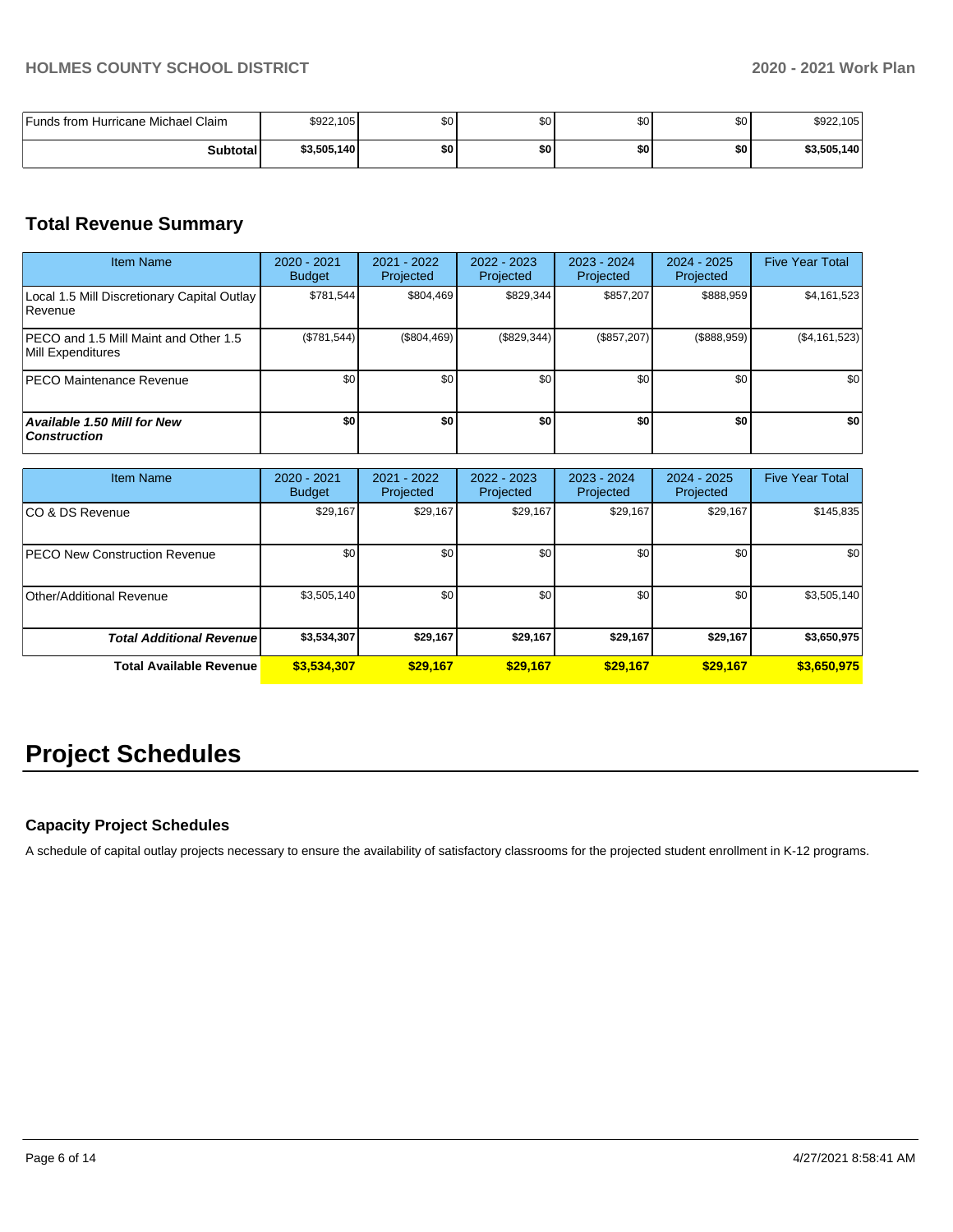| <b>Project Description</b>                                                                                                                                                                                                                                                                              | Location                                   |                          | 2020 - 2021 | 2021 - 2022 | 2022 - 2023 | 2023 - 2024     | 2024 - 2025 | Total          | Funded |
|---------------------------------------------------------------------------------------------------------------------------------------------------------------------------------------------------------------------------------------------------------------------------------------------------------|--------------------------------------------|--------------------------|-------------|-------------|-------------|-----------------|-------------|----------------|--------|
| Add wing at Ponce<br>de Leon High School<br>to allow Ponce de<br>Leon Elementary<br>School and Ponce de<br>Leon High School to<br>be combined into one<br>K-12 school. Current<br>capacity at Ponce de<br>Leon High School is<br>506 according to<br>FISH report. This is<br>95 student stations<br> sh | <b>PONCE DE LEON</b><br><b>SENIOR HIGH</b> | Planned<br>Cost:         | \$0         | \$0         | \$0         | \$5,000,000     | \$0         | \$5,000,000 No |        |
|                                                                                                                                                                                                                                                                                                         |                                            | <b>Student Stations:</b> | 0           | 0           | 0           | 115             | 0           | 115            |        |
|                                                                                                                                                                                                                                                                                                         | <b>Total Classrooms:</b><br>Gross Sq Ft:   |                          | $\Omega$    | 0           | 0           | 10 <sup>1</sup> | $\Omega$    | 10             |        |
|                                                                                                                                                                                                                                                                                                         |                                            |                          | $\Omega$    | 0           | 0           | 35,000          | 0           | 35,000         |        |
|                                                                                                                                                                                                                                                                                                         |                                            | <b>Planned Cost:</b>     | \$0         | \$0         | \$0         | \$5,000,000     | \$0         | \$5,000,000    |        |

| <b>Planned Cost: I</b>   | \$0 | \$0 | \$OI | \$5,000,0001 | \$0 | \$5,000,000 |
|--------------------------|-----|-----|------|--------------|-----|-------------|
| <b>Student Stations:</b> |     |     |      | 115          |     | 115         |
| <b>Total Classrooms:</b> |     |     |      | 10           |     | 10 I        |
| Gross Sq Ft:             |     |     |      | 35,000       |     | 35,000      |

### **Other Project Schedules**

Major renovations, remodeling, and additions of capital outlay projects that do not add capacity to schools.

| <b>Project Description</b>                                                | Location                  | 2020 - 2021<br><b>Actual Budget</b> | 2021 - 2022<br>Projected | $2022 - 2023$<br>Projected | 2023 - 2024<br>Projected | $2024 - 2025$<br>Projected | Total           | Funded |
|---------------------------------------------------------------------------|---------------------------|-------------------------------------|--------------------------|----------------------------|--------------------------|----------------------------|-----------------|--------|
| HVAC Replacement                                                          | <b>HOLMES SENIOR HIGH</b> | \$0                                 | \$0                      | \$0                        | \$0                      | \$75,000                   | \$75,000 No     |        |
| Replacement of entire AC<br>system.                                       | <b>BONIFAY ELEMENTARY</b> | \$1,800,000                         | \$0                      | \$0                        | \$0                      | \$0                        | \$1,800,000 Yes |        |
| Reroof due to Hurricane<br>Michael                                        | <b>BONIFAY ELEMENTARY</b> | \$1,734,307                         | \$0                      | \$0                        | \$0                      | \$0                        | \$1,734,307 Yes |        |
| Cleanup and begin internal<br>repairs due to Hurricane<br>Michael damage. | <b>BONIFAY ELEMENTARY</b> | \$0                                 | \$250,000                | \$250,000                  | \$0                      | \$0                        | \$500,000 No    |        |
|                                                                           |                           | \$3,534,307                         | \$250,000                | \$250,000                  | \$0                      | \$75,000                   | \$4,109,307     |        |

#### **Additional Project Schedules**

Any projects that are not identified in the last approved educational plant survey.

Nothing reported for this section.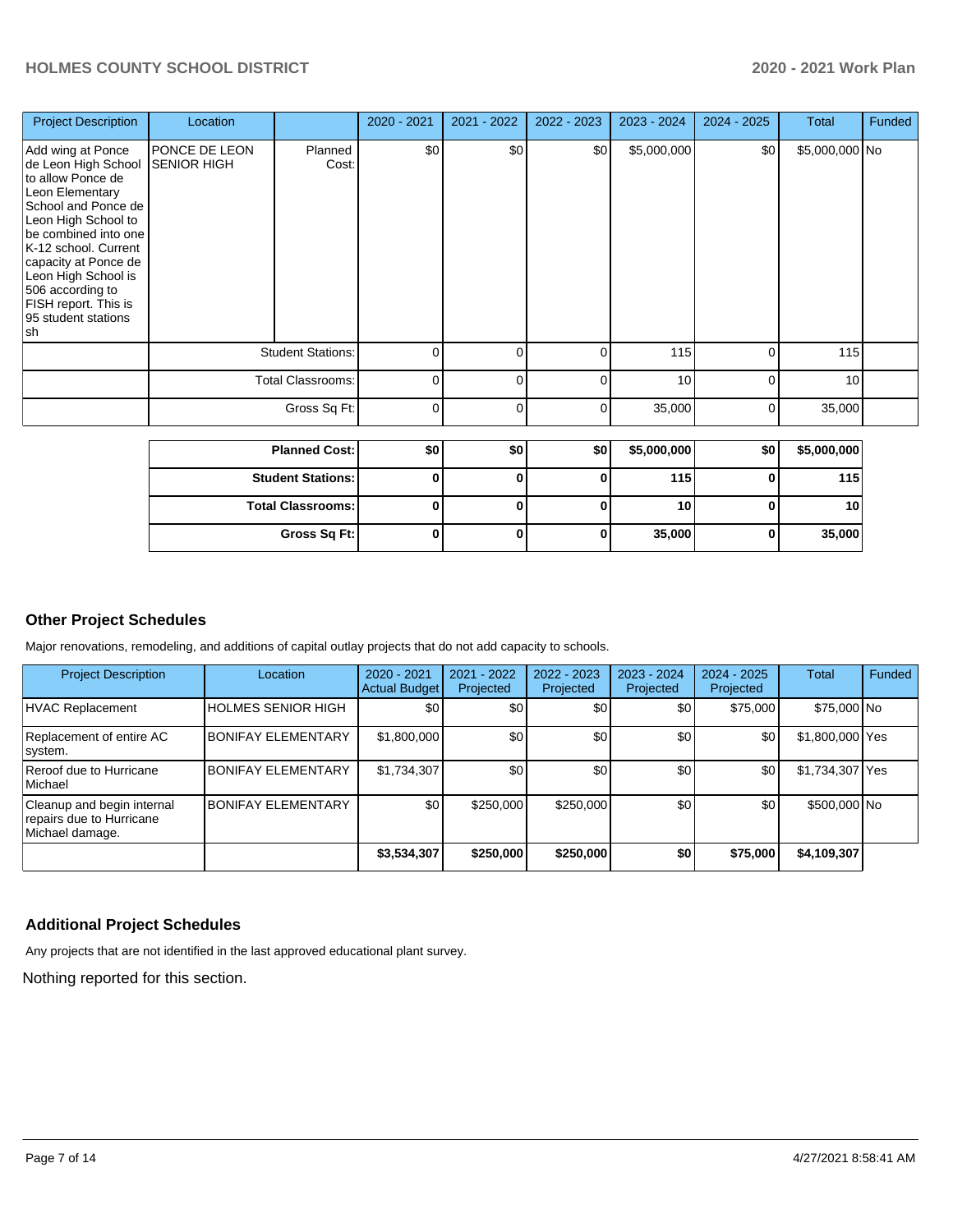#### **Non Funded Growth Management Project Schedules**

Schedule indicating which projects, due to planned development, that CANNOT be funded from current revenues projected over the next five years.

Nothing reported for this section.

# **Tracking**

### **Capacity Tracking**

| Location                                    | $2020 -$<br>2021 Satis.<br>Stu. Sta. | Actual<br>$2020 -$<br>2021 FISH<br>Capacity | Actual<br>$2019 -$<br>2020<br><b>COFTE</b> | # Class<br><b>Rooms</b> | Actual<br>Average<br>$2020 -$<br>2021 Class<br><b>Size</b> | Actual<br>$2020 -$<br>2021<br><b>Utilization</b> | <b>New</b><br>Stu.<br>Capacity | <b>New</b><br>Rooms to<br>be<br>Added/Re<br>moved | Projected<br>$2024 -$<br>2025<br><b>COFTE</b> | Projected<br>$2024 -$<br>2025<br><b>Utilization</b> | Projected<br>$2024 -$<br>2025 Class<br><b>Size</b> |
|---------------------------------------------|--------------------------------------|---------------------------------------------|--------------------------------------------|-------------------------|------------------------------------------------------------|--------------------------------------------------|--------------------------------|---------------------------------------------------|-----------------------------------------------|-----------------------------------------------------|----------------------------------------------------|
| <b>BONIFAY MIDDLE</b>                       | 762                                  | 685                                         | 12                                         | 31                      | $\Omega$                                                   | 2.00%                                            | $\Omega$                       | $\Omega$                                          | 0                                             | 0.00%                                               | 0                                                  |
| <b>POPLAR SPRINGS</b><br><b>SENIOR HIGH</b> | 545                                  | 490                                         | 368                                        | 25                      | 15                                                         | 75.00 %                                          | $\Omega$                       | $\Omega$                                          | $\Omega$                                      | 0.00%                                               | $\mathbf 0$                                        |
| <b>BETHLEHEM SCHOOL</b>                     | 943                                  | 848                                         | 408                                        | 43                      | 9                                                          | 48.00 %                                          | $\Omega$                       | $\Omega$                                          | $\Omega$                                      | 0.00%                                               | $\mathbf 0$                                        |
| <b>PONCE DE LEON</b><br><b>SENIOR HIGH</b>  | 563                                  | 506                                         | 276                                        | 24                      | 11                                                         | 55.00 %                                          | $\Omega$                       | $\Omega$                                          | 0                                             | 0.00%                                               | $\mathbf 0$                                        |
| <b>PONCE DE LEON</b><br><b>ELEMENTARY</b>   | 376                                  | 376                                         | 270                                        | 20                      | 13                                                         | 72.00 %                                          | $\Omega$                       | $\Omega$                                          | $\Omega$                                      | 0.00%                                               | $\mathbf 0$                                        |
| BONIFAY PK-08<br><b>SCHOOL</b>              | 1,595                                | 1,435                                       | 1,231                                      | 75                      | 16                                                         | 86.00 %                                          | $\Omega$                       | $\Omega$                                          | 0                                             | 0.00%                                               | $\mathbf 0$                                        |
| <b>HOLMES SENIOR HIGH</b>                   | 734                                  | 587                                         | 452                                        | 32                      | 14                                                         | 77.00 %                                          | $\Omega$                       | $\Omega$                                          | $\Omega$                                      | 0.00%                                               | $\mathbf 0$                                        |
| <b>PONCE DE LEON</b><br>SENIOR HIGH (OLD)   | 30                                   | $\Omega$                                    | 0                                          |                         | $\overline{0}$                                             | 0.00%                                            | 0                              | $\Omega$                                          | 0                                             | 0.00%                                               | $\mathbf 0$                                        |
|                                             | 5,548                                | 4,927                                       | 3,017                                      | 251                     | 12                                                         | 61.24 %                                          | $\bf{0}$                       | 0                                                 | $\bf{0}$                                      | 0.00%                                               | $\mathbf{0}$                                       |

The COFTE Projected Total (0) for 2024 - 2025 must match the Official Forecasted COFTE Total (2,977 ) for 2024 - 2025 before this section can be completed. In the event that the COFTE Projected Total does not match the Official forecasted COFTE, then the Balanced Projected COFTE Table should be used to balance COFTE.

| Projected COFTE for 2024 - 2025 |       |  |  |  |  |
|---------------------------------|-------|--|--|--|--|
| Elementary (PK-3)               | 1,032 |  |  |  |  |
| Middle (4-8)                    | 1,121 |  |  |  |  |
| High (9-12)                     | 824   |  |  |  |  |
|                                 | 2,977 |  |  |  |  |

| <b>Grade Level Type</b> | <b>Balanced Projected</b><br>COFTE for 2024 - 2025 |
|-------------------------|----------------------------------------------------|
| Elementary (PK-3)       | 1,032                                              |
| Middle $(4-8)$          | 1,121                                              |
| High (9-12)             | 824                                                |
|                         | 2,977                                              |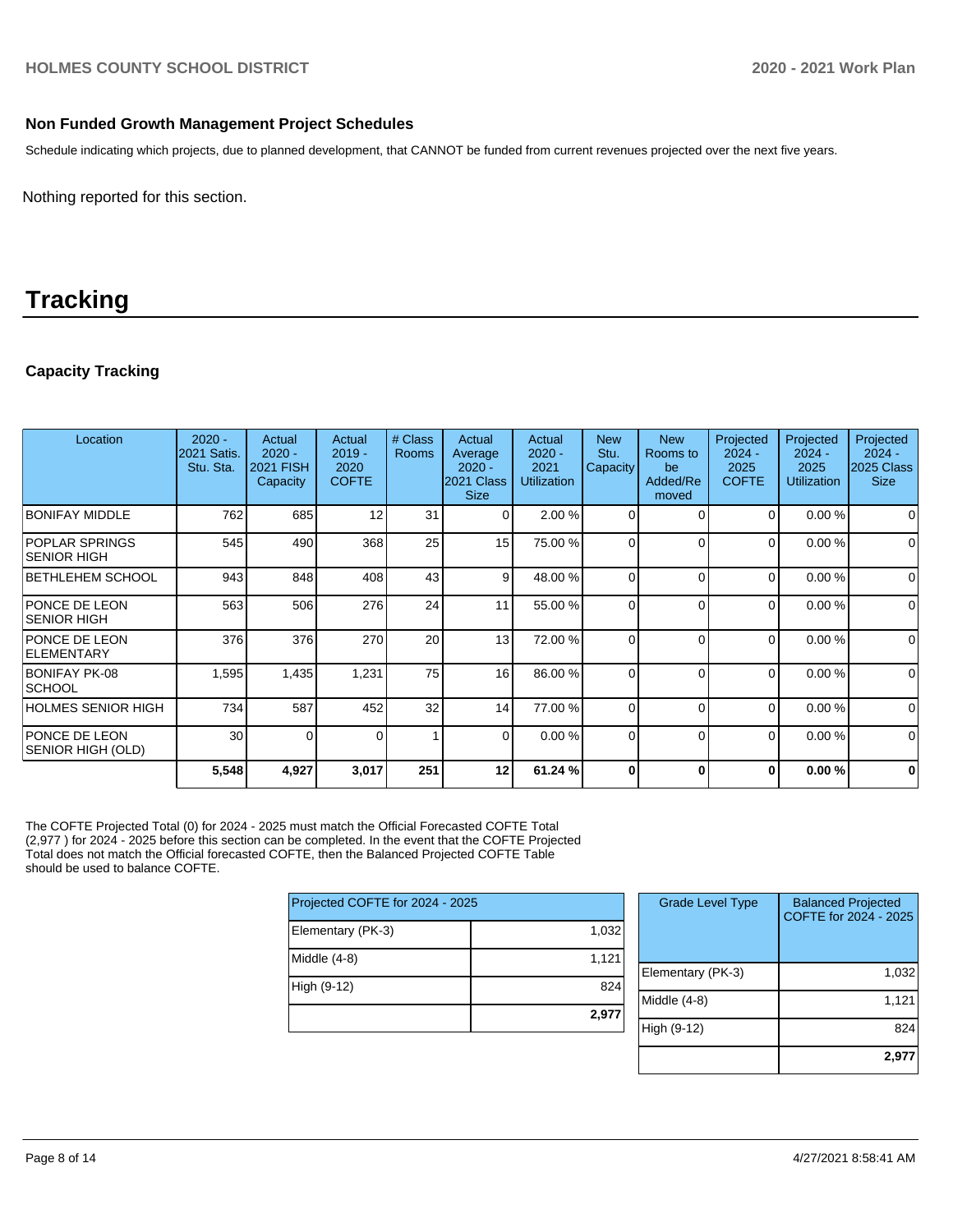#### **Relocatable Replacement**

Number of relocatable classrooms clearly identified and scheduled for replacement in the school board adopted financially feasible 5-year district work program.

| Location                               |  |  | 2020 - 2021   2021 - 2022   2022 - 2023   2023 - 2024   2024 - 2025 | Year 5 Total |
|----------------------------------------|--|--|---------------------------------------------------------------------|--------------|
| PONCE DE LEON ELEMENTARY               |  |  |                                                                     |              |
| <b>Total Relocatable Replacements:</b> |  |  |                                                                     |              |

#### **Charter Schools Tracking**

Information regarding the use of charter schools.

Nothing reported for this section.

#### **Special Purpose Classrooms Tracking**

The number of classrooms that will be used for certain special purposes in the current year, by facility and type of classroom, that the district will, 1), not use for educational purposes, and 2), the co-teaching classrooms that are not open plan classrooms and will be used for educational purposes.

| School                                 | <b>School Type</b> | # of Elementary<br>K-3 Classrooms | # of Middle 4-8<br><b>Classrooms</b> | # of High $9-12$<br><b>Classrooms</b> | # of $ESE$<br>Classrooms | # of Combo<br><b>Classrooms</b> | Total<br>Classrooms |
|----------------------------------------|--------------------|-----------------------------------|--------------------------------------|---------------------------------------|--------------------------|---------------------------------|---------------------|
| <b>Total Educational Classrooms: I</b> |                    |                                   |                                      |                                       |                          |                                 | 0                   |
|                                        |                    |                                   |                                      |                                       |                          |                                 |                     |
| School                                 | <b>School Type</b> | # of Elementary                   | # of Middle 4-8                      | # of High $9-12$                      | # of $ESE$               | # of Combo                      | <b>Total</b>        |
|                                        |                    | K-3 Classrooms                    | <b>Classrooms</b>                    | <b>Classrooms</b>                     | Classrooms               | <b>Classrooms</b>               | <b>Classrooms</b>   |
| <b>Total Co-Teaching Classrooms:</b>   |                    |                                   |                                      | O I                                   |                          |                                 | 0                   |

#### **Infrastructure Tracking**

**Necessary offsite infrastructure requirements resulting from expansions or new schools. This section should include infrastructure information related to capacity project schedules and other project schedules (Section 4).** 

Not Specified

**Proposed location of planned facilities, whether those locations are consistent with the comprehensive plans of all affected local governments, and recommendations for infrastructure and other improvements to land adjacent to existing facilities. Provisions of 1013.33(12), (13) and (14) and 1013.36 must be addressed for new facilities planned within the 1st three years of the plan (Section 5).** 

Not Specified

**Consistent with Comp Plan?** No

#### **Net New Classrooms**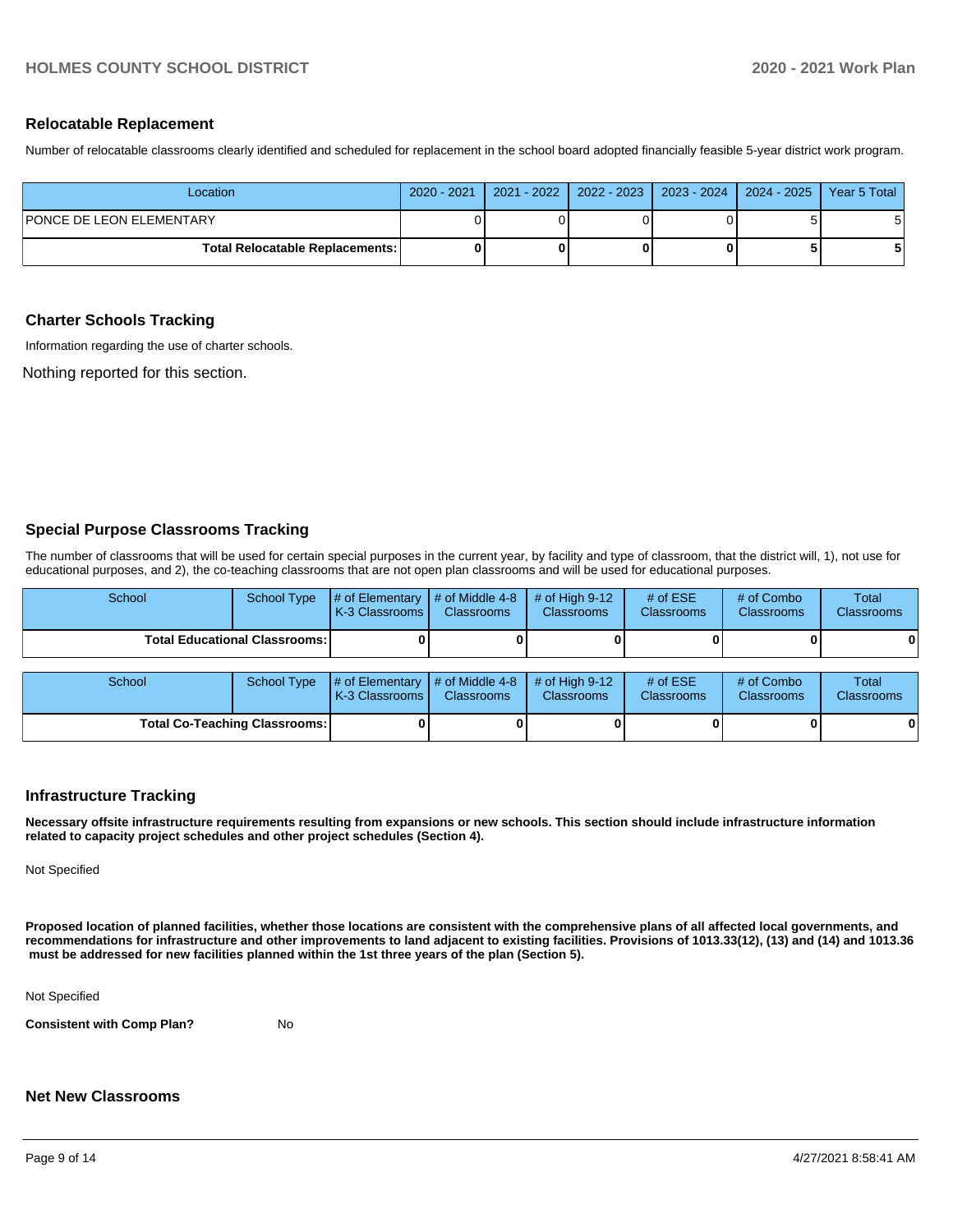The number of classrooms, by grade level and type of construction, that were added during the last fiscal year.

| List the net new classrooms added in the 2019 - 2020 fiscal year.                                                                                       |                              |                                 |                              |                                                                        | List the net new classrooms to be added in the 2020 - 2021 fiscal<br>year. |                            |                                |                        |
|---------------------------------------------------------------------------------------------------------------------------------------------------------|------------------------------|---------------------------------|------------------------------|------------------------------------------------------------------------|----------------------------------------------------------------------------|----------------------------|--------------------------------|------------------------|
| "Classrooms" is defined as capacity carrying classrooms that are added to increase<br>capacity to enable the district to meet the Class Size Amendment. |                              |                                 |                              | Totals for fiscal year 2020 - 2021 should match totals in Section 15A. |                                                                            |                            |                                |                        |
| Location                                                                                                                                                | $2019 - 2020$ #<br>Permanent | 2019 - 2020 #<br><b>Modular</b> | 2019 - 2020 #<br>Relocatable | $2019 - 2020$<br>Total                                                 | 2020 - 2021 #<br>Permanent                                                 | $2020 - 2021$ #<br>Modular | $2020 - 2021$ #<br>Relocatable | $2020 - 2021$<br>Total |
| Elementary (PK-3)                                                                                                                                       |                              |                                 |                              |                                                                        |                                                                            |                            |                                | 0                      |
| Middle (4-8)                                                                                                                                            |                              |                                 |                              |                                                                        |                                                                            |                            |                                | 0                      |
| High (9-12)                                                                                                                                             |                              |                                 |                              |                                                                        |                                                                            |                            |                                | $\Omega$               |
|                                                                                                                                                         |                              |                                 |                              |                                                                        |                                                                            |                            |                                | 0                      |

#### **Relocatable Student Stations**

Number of students that will be educated in relocatable units, by school, in the current year, and the projected number of students for each of the years in the workplan.

| <b>Site</b>                       | $2020 - 2021$ | $2021 - 2022$ | 2022 - 2023 | 2023 - 2024 | $2024 - 2025$ | 5 Year Average |
|-----------------------------------|---------------|---------------|-------------|-------------|---------------|----------------|
| <b>BONIFAY MIDDLE</b>             |               |               |             |             |               |                |
| <b>POPLAR SPRINGS SENIOR HIGH</b> |               |               |             |             |               |                |
| <b>BETHLEHEM SCHOOL</b>           |               |               |             |             |               |                |
| PONCE DE LEON SENIOR HIGH         |               |               |             |             |               |                |
| <b>PONCE DE LEON ELEMENTARY</b>   | 22            | 116           | 116         | 116         |               | 74             |
| HOLMES SENIOR HIGH                |               |               |             |             |               |                |
| BONIFAY PK-08 SCHOOL              |               |               |             |             |               |                |
| PONCE DE LEON SENIOR HIGH (OLD)   |               |               |             |             |               |                |

| Totals for HOLMES COUNTY SCHOOL DISTRICT          |          |       |       |       |       |       |
|---------------------------------------------------|----------|-------|-------|-------|-------|-------|
| Total students in relocatables by year.           | $22^{1}$ | 116   | 116   | 116   |       | 74    |
| Total number of COFTE students projected by year. | 3,020    | 3.030 | 3,014 | 3,002 | 2,977 | 3,009 |
| Percent in relocatables by year.                  | 1 % l    | 4 %   | 4 %   | 4 % I | 0 % I | 2%    |

#### **Leased Facilities Tracking**

Exising leased facilities and plans for the acquisition of leased facilities, including the number of classrooms and student stations, as reported in the educational plant survey, that are planned in that location at the end of the five year workplan.

| Location                   | # of Leased<br>Classrooms 2020 -<br>2021 | <b>FISH Student</b><br><b>Stations</b> | Owner | # of Leased<br>Classrooms 2024 -<br>2025 | <b>FISH Student</b><br><b>Stations</b> |
|----------------------------|------------------------------------------|----------------------------------------|-------|------------------------------------------|----------------------------------------|
| BONIFAY MIDDLE             |                                          |                                        |       |                                          |                                        |
| POPLAR SPRINGS SENIOR HIGH |                                          |                                        |       |                                          |                                        |
| BETHLEHEM SCHOOL           |                                          |                                        |       |                                          |                                        |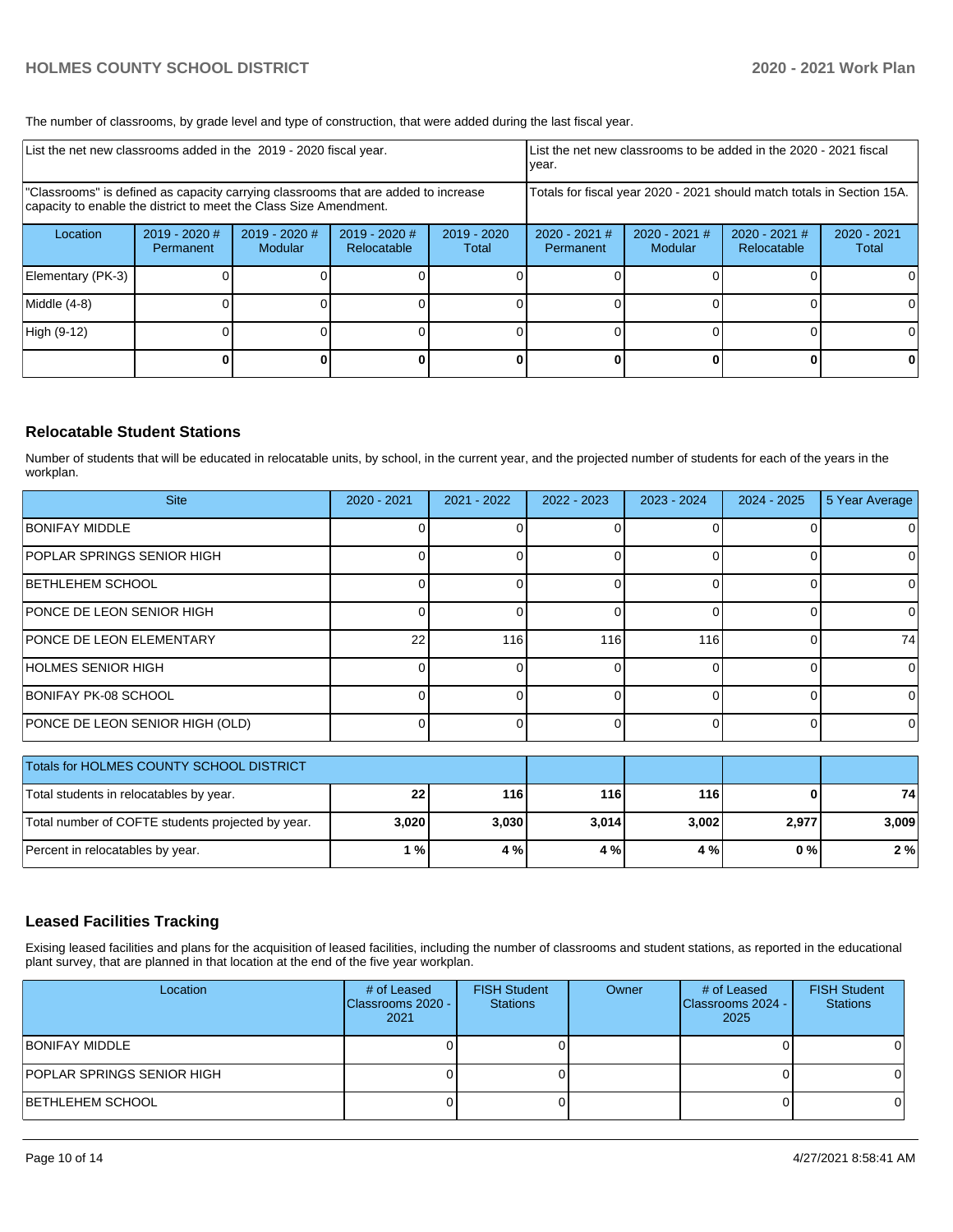| PONCE DE LEON SENIOR HIGH       |    |  |  |
|---------------------------------|----|--|--|
| <b>PONCE DE LEON ELEMENTARY</b> | າເ |  |  |
| HOLMES SENIOR HIGH              |    |  |  |
| BONIFAY PK-08 SCHOOL            |    |  |  |
| PONCE DE LEON SENIOR HIGH (OLD) |    |  |  |
|                                 | 22 |  |  |

#### **Failed Standard Relocatable Tracking**

Relocatable units currently reported by school, from FISH, and the number of relocatable units identified as 'Failed Standards'.

Nothing reported for this section.

## **Planning**

#### **Class Size Reduction Planning**

**Plans approved by the school board that reduce the need for permanent student stations such as acceptable school capacity levels, redistricting, busing, year-round schools, charter schools, magnet schools, public-private partnerships, multitrack scheduling, grade level organization, block scheduling, or other alternatives.**

Special Facilities Funding will be requested to add enough student stations at Ponce de Leon High School to combine Ponce de Leon Elementary and Ponce de Leon High School into a K-12 combination school. This will save on power cost and maintenance of two facilities as well as administrative cost. There is no plan to sell Ponce de Leon Elementary at this time.

#### **School Closure Planning**

**Plans for the closure of any school, including plans for disposition of the facility or usage of facility space, and anticipated revenues.** 

If funding is appropriated for the wing at Ponce de Leon High School that would add Ponce de Leon Elementary to that location then Ponce de Leon Elementary would be closed and used for county storage. Bonifay Middle School has been sold. When rennovation of the new area for the GAP is complete the GAP will move to that location. A condition of the sale was the GAP would be allowed to remain at Bonifay Middle School until July of 2021.

## **Long Range Planning**

#### **Ten-Year Maintenance**

District projects and locations regarding the projected need for major renovation, repair, and maintenance projects within the district in years 6-10 beyond the projects plans detailed in the five years covered by the work plan.

Nothing reported for this section.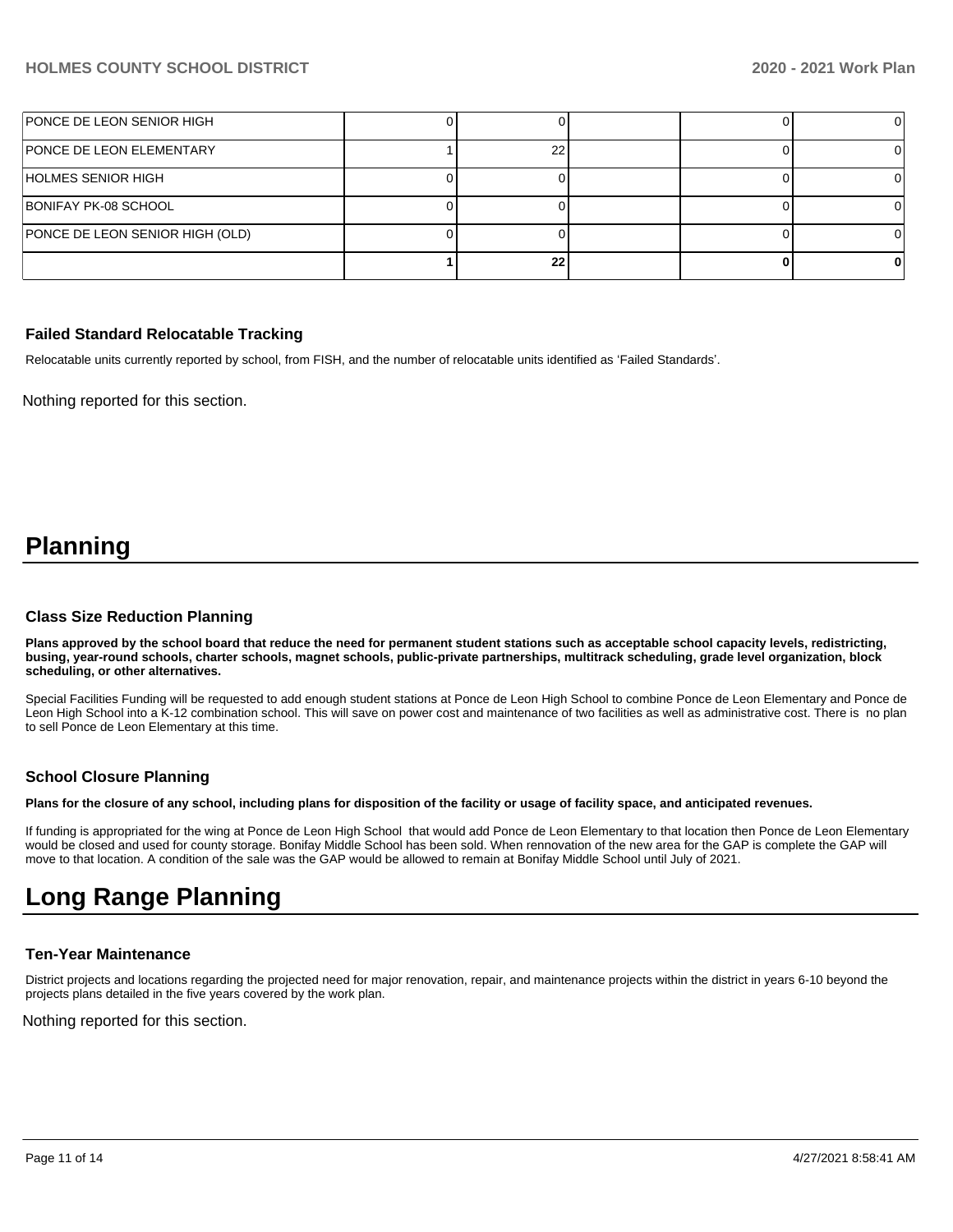#### **Ten-Year Capacity**

Schedule of capital outlay projects projected to ensure the availability of satisfactory student stations for the projected student enrollment in K-12 programs for the future 5 years beyond the 5-year district facilities work program.

Nothing reported for this section.

#### **Ten-Year Planned Utilization**

Schedule of planned capital outlay projects identifying the standard grade groupings, capacities, and planned utilization rates of future educational facilities of the district for both permanent and relocatable facilities.

| <b>Grade Level Projections</b>  | <b>FISH</b><br><b>Student</b><br><b>Stations</b> | Actual 2019 -<br><b>2020 FISH</b><br>Capacity | Actual<br>$2019 -$<br>2020<br><b>COFTE</b> | Actual 2019 - 2020<br><b>Utilization</b> | Actual 2020 - 2021 / 2029 - 2030 new<br>Student Capacity to be added/removed | Projected 2029<br>2030 COFTE | Projected 2029 -<br>2030 Utilization |
|---------------------------------|--------------------------------------------------|-----------------------------------------------|--------------------------------------------|------------------------------------------|------------------------------------------------------------------------------|------------------------------|--------------------------------------|
| Elementary - District<br>Totals | 376                                              | 376                                           | 269.55                                     | 71.81 %                                  |                                                                              | 263                          | 69.95 %                              |
| Middle - District Totals        | 4.408                                            | 3,964                                         | 2.295.48                                   | 57.90 %                                  |                                                                              | 2.086                        | 52.62 %                              |
| High - District Totals          | 734                                              | 587                                           | 452.05                                     | 77.00 %                                  |                                                                              | 504                          | 85.86%                               |
| Other - ESE. etc                | 819                                              |                                               | 0.00                                       | $0.00\%$                                 |                                                                              |                              | 0.00%                                |
|                                 | 6,337                                            | 4,927                                         | 3.017.08                                   | 61.24 %                                  |                                                                              | 2,853                        | 57.91 %                              |

**Combination schools are included with the middle schools for student stations, capacity, COFTE and utilization purposes because these facilities all have a 90% utilization factor. Use this space to explain or define the grade groupings for combination schools.** 

No comments to report.

#### **Ten-Year Infrastructure Planning**

Nothing reported for this section.

#### **Twenty-Year Maintenance**